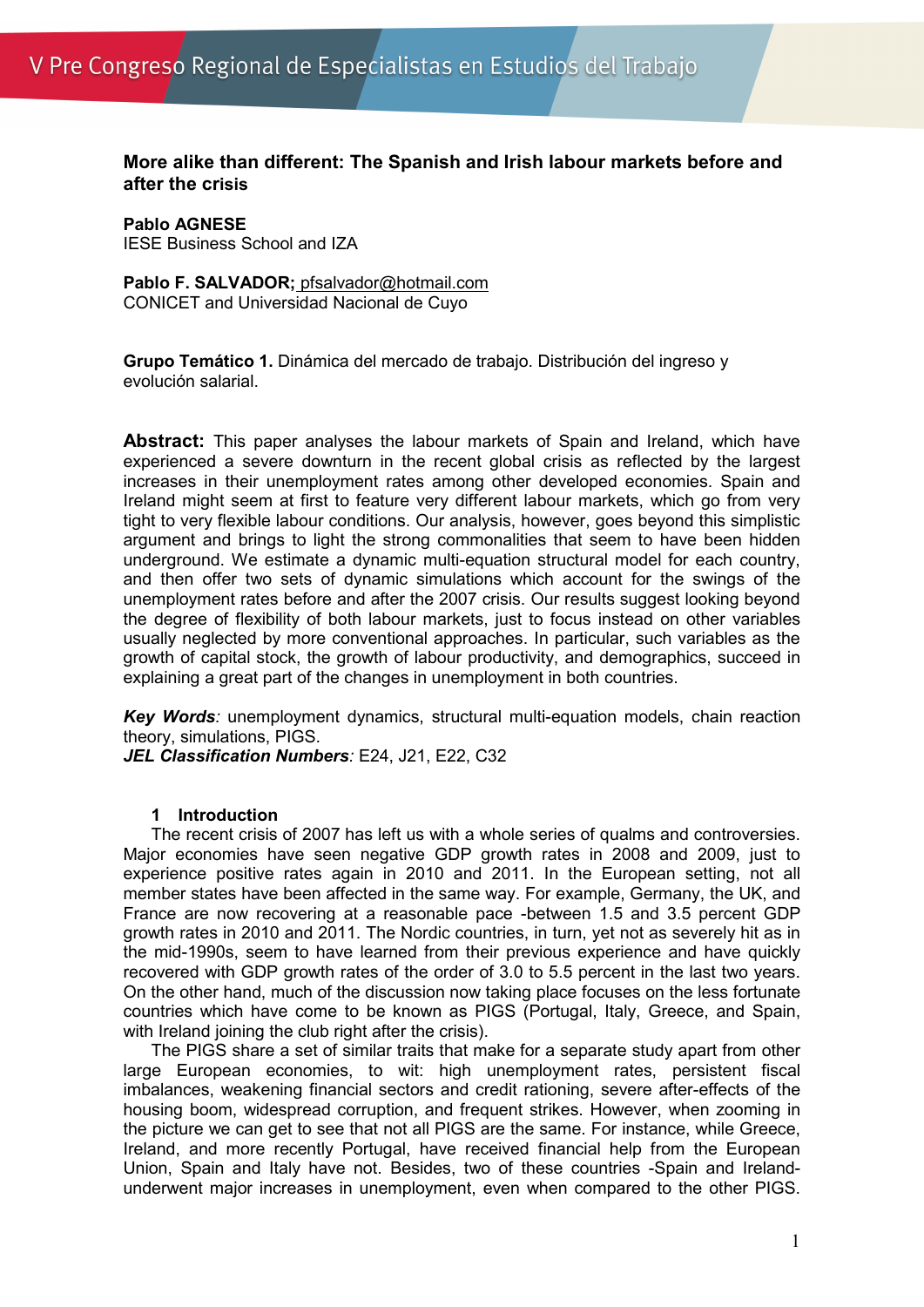Moreover, the evolution of the unemployment rate in both countries has followed the same pattern in the last decades, although Spain displays much higher rates since the mid-1990s.

Our goal, then, is to study the trajectory of the unemployment rate of Spain and Ireland while highlighting the common drivers for the most part of the past decade and a half. We divide our analysis into two periods, before and after the 2007 crisis, which stretch between the major turning points of the unemployment rate in recent years. We estimate a dynamic labour market model for each country and perform a dynamic accounting exercise to examine how much of the unemployment variation in Spain and Ireland is attributable to the explanatory variables. Our results suggest that the two countries seem to have more similarities than differences -despite the clear contrast in the degree of flexibility of their labour markets.

The paper is structured as follows. Section 2 puts these two economies into context. Section 3 discusses the theoretical framework on which we base our empirical analysis. Section 4 shows the estimated models. Section 5 presents the contributions of the exogenous variables to the variation of unemployment, before and after the crisis. And finally, Section 6 concludes.

## **2 The two economies in context**

To carry on with the analysis it is suitable now to look at how Spain and Ireland compare with other developed economies. Table 1 shows, for a selected group of countries, the average growth rate of GDP for the last decade and the unemployment rates  $(u)$  for the years after the crisis. A couple of facts are worth commenting upon. First, Spain and Ireland display average GDP growth rates that are consistently larger than in other parts of the developed world, especially during the years before the 2007 crisis (see the first two rows in Table 1). Second, it is to notice the important drop in these rates, both for Spain and Ireland, from pre to post-2007 averages (see second to third row in Table 1). Not only are these falls more pronounced there than in the major developed economies, but they are also different from the ones undergone by other similar geographies (e.g. the other "PIGS"). And third, we should highlight the steep rise of both the Spanish and Irish unemployment rates -two and three-fold respectively- which stand out unambiguously from our group of selected countries (last three rows in Table 1).

We believe this deserves an explanation, preferably from the labour economics perspective. Arguably, this will help us determine not only why Spain and Ireland are different from other apparently similar countries (e.g. the PIGS), but also, to what extent they are more similar to each other than one is usually led to believe. This is precisely what we undertake to do in the following sections, after we briefly discuss the common trends of these two particular economies.

|              | <b>SPA</b> | <b>IRE</b> | <b>POR</b> | <b>ITA</b> | <b>GRE</b> | <b>EU13</b> | DE     | FR     | UK     | <b>US</b> | <b>JP</b> |
|--------------|------------|------------|------------|------------|------------|-------------|--------|--------|--------|-----------|-----------|
| $\Delta$ GDP |            |            |            |            |            |             |        |        |        |           |           |
| 2000-09      | 2.6        | 3.6        | 0.9        | 0.5        | 3.3        | 1.3         | 0.8    | 1.5    | 1.7    | 1.9       | 0.7       |
| 2000-07      | 3.6        | 5.8        | 1.4        | 1.5        | 4.2        | 2.1         | 1.5    | 2.1    | 2.7    | 2.6       | 1.7       |
| 2008-09      | $-1.4$     | $-5.2$     | $-1.3$     | $-3.3$     | 0.01       | $-1.8$      | $-2.0$ | $-1.1$ | $-2.3$ | $-1.0$    | $-3.3$    |
|              |            |            |            |            |            |             |        |        |        |           |           |
| $u$ (%)      |            |            |            |            |            |             |        |        |        |           |           |
| 2007         | 8.6        | 4.7        | 8.4        | 6.4        | 8.6        | 7.7         | 8.7    | 8.3    | 5.5    | 4.7       | 3.9       |
| 2009         | 19.9       | 12.5       | 10.0       | 8.2        | 9.9        | 9.8         | 7.7    | 9.5    | 7.9    | 9.8       | 5.2       |
| p.p.         | 11.3       | 7.8        | 1.6        | 1.8        | 1.3        | 2.1         | $-1.0$ | 1.2    | 2.4    | 5.1       | 1.3       |
|              | -----      |            |            | -- -- -    |            |             |        |        |        |           |           |

**Table 1: Spain and Ireland in a worldwide context**

Source: OECD Economic Outlook no 87 (2010).

Seemingly, Spain and Ireland have lately evolved in a very similar way (see Table 2 more in detail). Both economies witnessed an economic boom in the mid-1990s that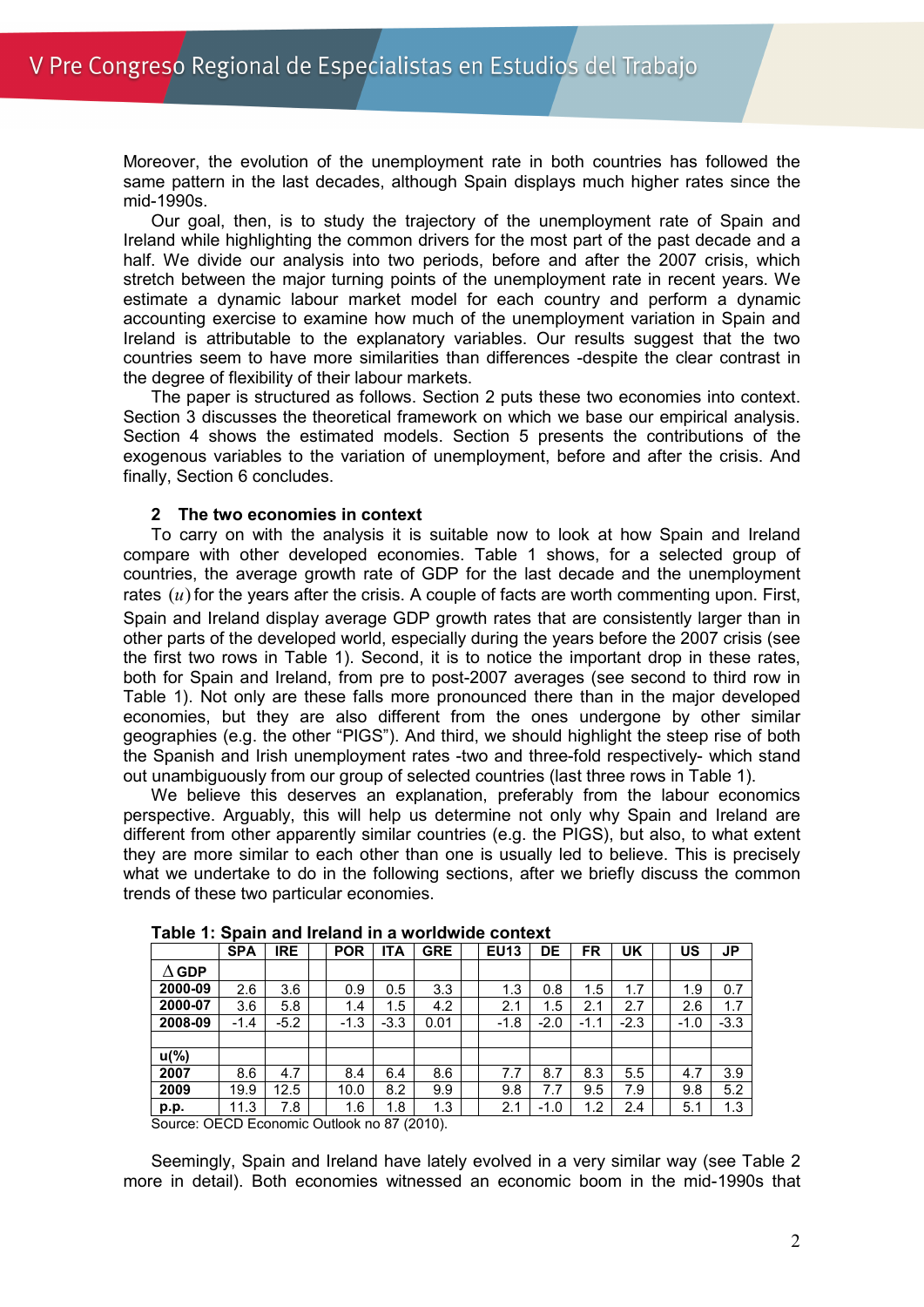lasted until 2007. As a result, falling unemployment rates have characterised this period<sup>[1](#page-2-0)</sup>, allowing both countries to be counted among those OECD members where employment creation -led mostly by a booming housing market- was most significant (see, for example, Sexton, 2002; Walsh, 2006; and Bentolila *et al.*, 2010).

Spain and Ireland have also seen the largest migratory inflows among OECD countries in the pre-crisis era. This was motivated, first, by the good performance of these economies and their labour markets and, second, by the different reforms introduced by both governments (see Fitzgerald and Hore, 2002; Borjas, 2003; Barrett *et al.*, 2002, 2006 and 2011; Carrasco *et al.*, 2008; and González and Ortega, 2011).

Despite the similitudes, Spain and Ireland differ with respect to the flexibility of their labour markets (Dolado and Jimeno, 1997; Fitzgerald and Hore, 2002; and Bentolila and Jimeno, 2006). Traditionally, Spain has been always characterised by its very rigid labour market (although more flexibility was introduced in the 1990s), while Ireland's labour market has remained flexible for the most part of the last half-century. This has barely changed after the crisis $^2$  $^2$ .

| <b>Common trends:</b>                | Pre-2007     | <b>Post-2007</b> |
|--------------------------------------|--------------|------------------|
| GDP per capita                       | rising       | falling          |
| GDP growth rates                     | high         | low/negative     |
| Capital stock growth rates           | high         | low/negative     |
| Unemployment                         | falling      | rising           |
| <b>Employment creation</b>           | high         | negative         |
| Construction sector (leading sector) | job creation | job destruction  |
| Welfare entitlements                 | falling      | rising           |
| Migratory flows                      | in           | out              |
| Housing market                       | boom         | burst            |
| Labour market conditions:            |              |                  |
| Spain                                | tight        | tight            |
| Ireland                              | flexible     | flexible         |

#### **Table 2: Spain and Ireland at a glance**

The post-crisis years, 2007-2009, deviate from the high macroeconomic and labour market performance experienced by both economies in the preceding years (see Bentolila *et al.*, 2010, and Bergin *et al.*, 2010). Among other things, negative GDP growth rates, rising unemployment (more than two-fold for Spain and almost three-fold for Ireland), and an acute problem in the construction sector which led to massive layoffs, characterise this downtrodden period (see Table 2). Moreover, this coincided with the bursting of the housing bubble, thus marking the end of the boom times.

## **3 Theoretical framework: The Chain Reaction Theory of unemployment**

We base our empirical analysis on the Chain Reaction Theory (CRT), or prolonged adjustment view, of unemployment. The CRT, initially developed by Karanassou and Snower (1996), applies dynamic multi-equation systems with spillover effects to the labour market to explain how unemployment evolves. A main feature of this approach is that the labour market adjusts only slowly to external shocks because many labour market decisions are subject to adjustment costs. Thus, current decisions may depend on past labour market outcomes. Another striking feature is that, unlike singleunemployment rate models, CRT models can also include trended exogenous variables - -imposing here that each growing endogenous variable should be balanced with its set of explanatory variables. In other words, the CRT claims that the time path of

<span id="page-2-0"></span>Spanish unemployment went down from a peak of 21.2 percent in 1994 to a trough of 8.6 percent in 2007, while Irish unemployment dropped from 17.4 percent in 1993 to 4.7 percent in 2007.

<sup>&</sup>lt;sup>2</sup> According to OECD (2010), the overall index on the strictness of employment protection legislation between the mid-1990s and 2007 is (on average) 1.1 for Ireland and 3.0 for Spain.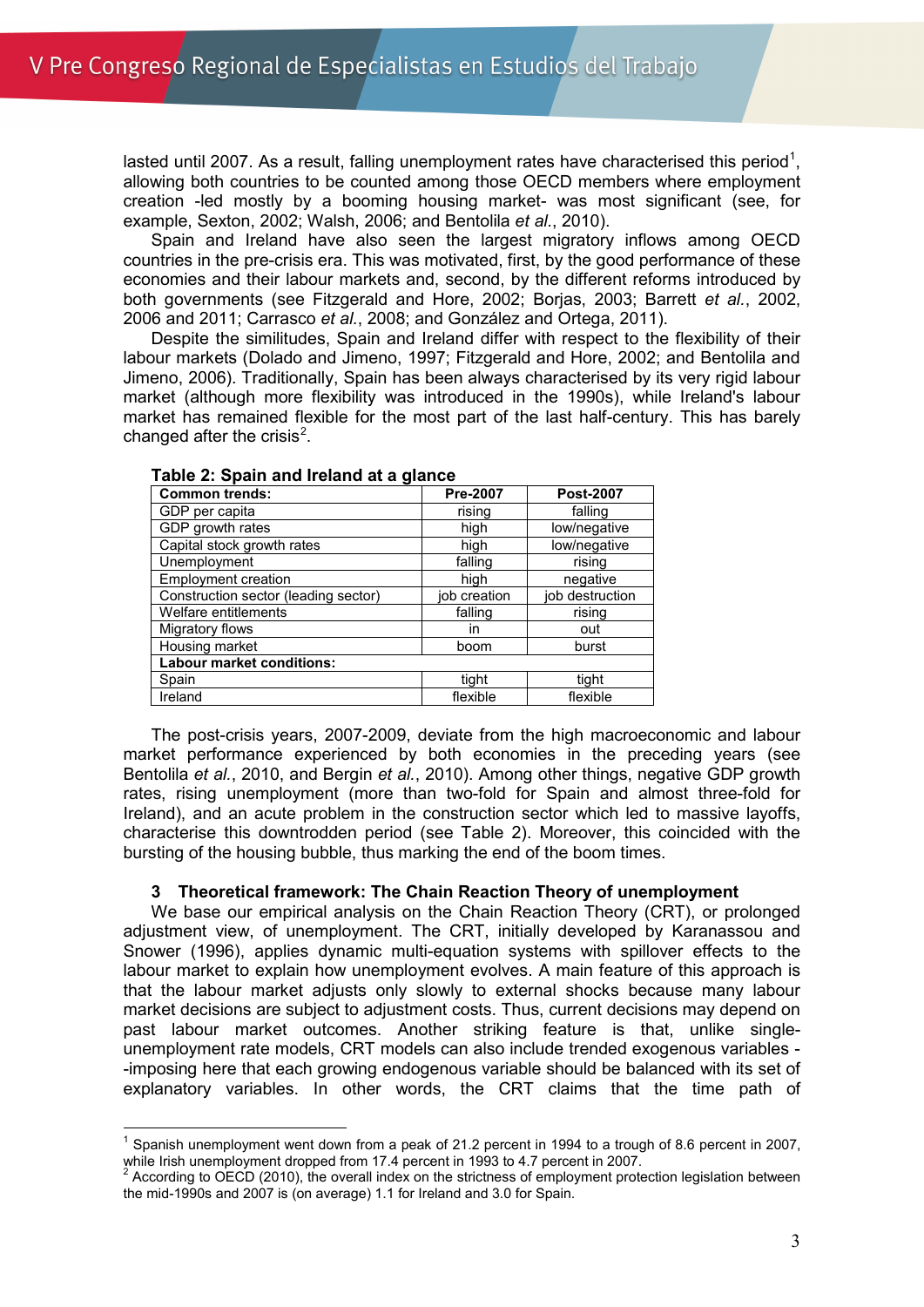unemployment is driven by the interplay of the lagged adjustment processes and the spillover effects within the labour market system. Spillover effects arise when shocks to a specific equation feed through the labour market system. The label "shocks" refers to changes in the exogenous variables.

We show the workings of the CRT with the following model of labour demand, real wage, and labour supply equations:

$$
n_{t} = \alpha_{1} n_{t-1} + \beta_{1} k_{t} - \gamma_{1} w_{t}
$$
 (1)  

$$
w_{t} = \alpha_{2} w_{t-1} + \beta_{2} x_{t} - \gamma_{2} u_{t}
$$
 (2)  

$$
l_{t} = \beta_{3} z_{t} + \gamma_{3} w_{t}
$$
 (3)

where  $n_t$ ,  $w_t$  and  $l_t$  denote the endogenous labour force, employment, and real wage, respectively; is working age population, is real capital stock, and represents a wage push factor (e.g. benefits); the autoregressive parameters are , and 's, , and are positive constants. All variables are in logs and we ignore the error terms for ease of exposition. The unemployment rate (not in logs) is  $3<sup>3</sup>$  $3<sup>3</sup>$ 

$$
u_t = l_t - n_t \tag{4}
$$

We then derive the *reduced form* equation of the unemployment rate underlying the rest of our empirical analysis:

$$
u_{t} = \phi_{1} u_{t-1} - \phi_{2} u_{t-2} - \theta_{k} k_{t} + \theta_{x} (\gamma_{1} + \gamma_{2}) x_{t} + \theta_{z} z_{t} + \alpha_{2} \theta_{k} k_{t-1} - \alpha_{1} \gamma_{3} \theta_{x} x_{t-1}
$$
  
-(\alpha\_{1} + \alpha\_{2}) \theta\_{z} z\_{t-1} + \alpha\_{1} \alpha\_{2} \theta\_{z} z\_{t-2} (5)

#### **4 Two macro labour models**

#### **4.1 Data and methodology**

The dataset is obtained from the OECD Economic Outlook and the sample period of our analysis is 1967-2009 for Spain and 1974-2009 for Ireland. Table 3 gives the definitions of the variables included in the selected equations.

| Table 3. Definitions of variables                                                                 |              |                                     |
|---------------------------------------------------------------------------------------------------|--------------|-------------------------------------|
| total employment (log)<br>n                                                                       |              | real long-term interest rate        |
| total labour force (log)                                                                          | fd           | exports-imports (% of GDP)          |
| real compensation per employee (log)<br>w                                                         | $\mathcal C$ | private consumption (% of GDP)      |
| unemployment rate $(l - n)$<br>$\mathcal{U}$                                                      | $\tau^i$     | indirect taxes (% of GDP)           |
| real capital stock (log)<br>k                                                                     | b            | social security benefits (% of GDP) |
| $pr$ real labour productivity (log)                                                               | $d^{96}$     | dummy (1 in 1996-2008; 0 other)     |
| $Z_t$ participation rate $\left(\frac{\text{labour force}}{\text{working-age population}}\right)$ | $d^{00}$     | dummy (1 in 2000-2008; 0 other)     |
| $po$ total population (log)                                                                       |              |                                     |

Source: OECD Economic Outlook no 87 (2010) and AMECO database (2010).

The estimation strategy involves the Autoregressive Distributed Lagged (ARDL) approach developed by Pesaran (1997), Pesaran and Shin (1999), and Pesaran, Shin and Smith (2001). Each equation of the labour market system is estimated following the ARDL approach and the selected specifications pass a battery of diagnostic tests for serial correlation, linearity, normality, heteroskedasticity and autoregressive conditional heteroskedasticity, and structural stability. Finally, to account for potential endogeneity

<span id="page-3-0"></span><sup>-&</sup>lt;br>3  $3$ Since labour force and employment are in logs, we can approximate the unemployment rate by their difference.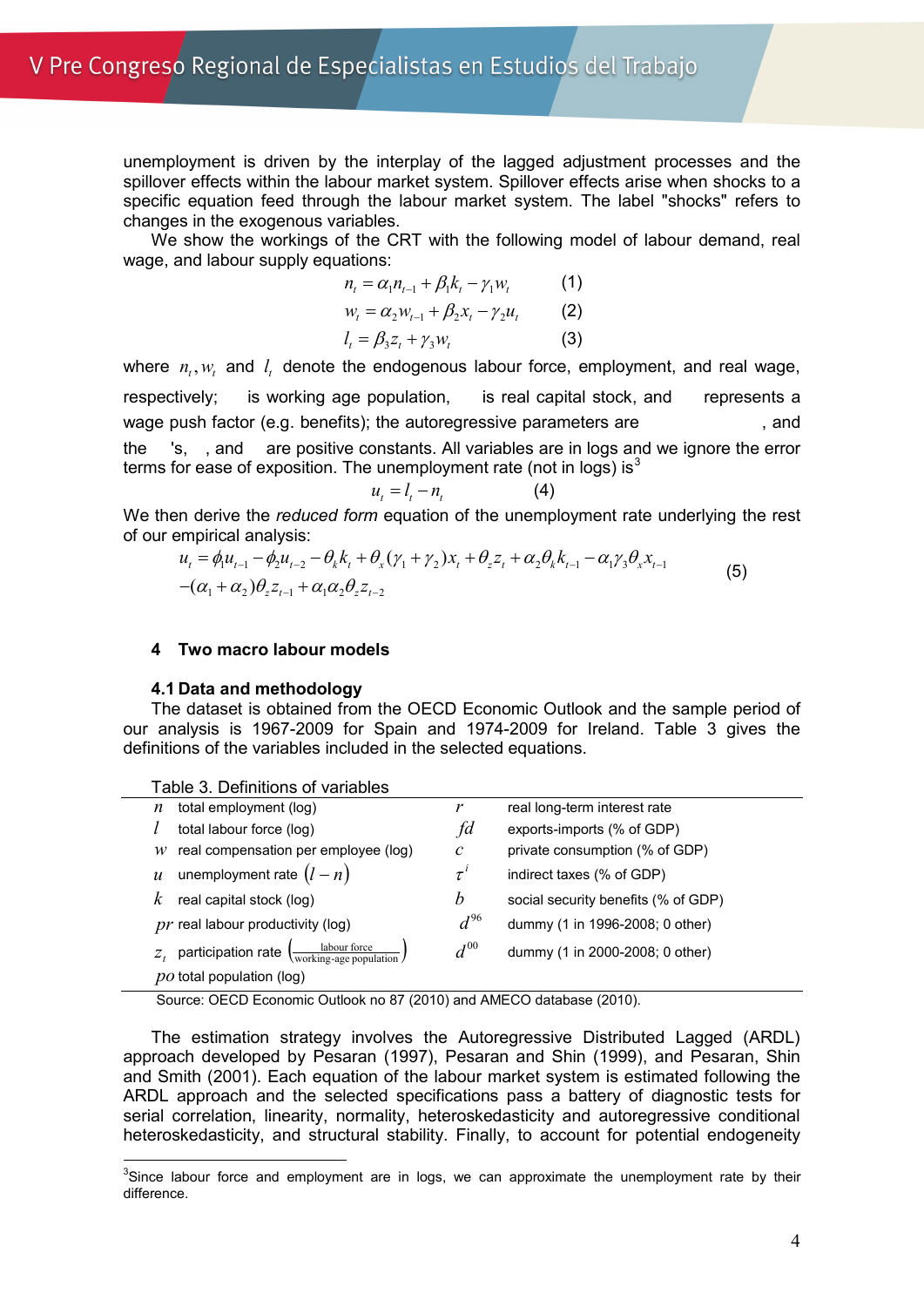and cross-equation correlation we estimate the labour market model for each country with 3SLS.

In what follows we discuss our estimation results and provide an overall evaluation of the selected labour market models.

#### **4.2 Estimated models**

#### **4.2.1 Labour demand**

Table 4 shows the 3SLS estimates of the employment equation for Spain and Ireland. Both countries display a high degree of employment persistence. The coefficient is lower in Spain, 0.62, than in Ireland, 0.78, indicating a quicker speed of adjustment to economic disturbances in the former country. Karanassou and Sala (2009) find a similar level of employment persistence for the Spanish labour demand, 0.66. In the study of Benito and Hernando (2003) this coefficient ranges between 0.77 and 0.86; in Bande and Karanassou (2009 and 2010) employment persistence is somewhat smaller, 0.52. In the case of Ireland, employment persistence is in the range of Görg *et al.* (2009) -between 0.68 and 0.77.

These results may be at first surprising, given the known flexibility of the Irish labour market. Spain is characterised by very rigid labour market laws that make the Spanish labour market quite inflexible, although more flexibility has been introduced in the 1990s (see, for example, Dolado and Jimeno, 1997; Fitzgerald and Hore, 2002; and Bentolila and Jimeno, 2006).

| Dependent variable: $n_t$                                              |             |         |                  |                     |         |  |  |  |  |
|------------------------------------------------------------------------|-------------|---------|------------------|---------------------|---------|--|--|--|--|
| Spain, 1967-2009:                                                      |             |         |                  | Ireland, 1974-2009: |         |  |  |  |  |
|                                                                        | coefficient |         |                  | coefficient         |         |  |  |  |  |
| cnt                                                                    | 2.27        | [0.000] | cnt.             | 1.19                | [0.010] |  |  |  |  |
| $n_{t-1}$                                                              | 0.62        | [0.000] | $n_{t-1}$        | 0.78                | [0.000] |  |  |  |  |
| $\Delta n_{t-1}$                                                       | 0.28        | [0.016] | W <sub>t</sub>   | $-0.12$             | [0.101] |  |  |  |  |
| W <sub>t</sub>                                                         | $-0.40$     | [0.000] | k,               | 0.13                | [0.020] |  |  |  |  |
| $k_{t}$                                                                | 0.26        | [0.000] | Δk+              | 1.53                | [0.000] |  |  |  |  |
| $\Delta k_t$                                                           | 1.70        | [0.000] | $\Delta k_{t-1}$ | $-0.76$             | [0.001] |  |  |  |  |
| Ct                                                                     | 1.35        | [0.000] |                  | $-0.78$             | [0.010] |  |  |  |  |
| $fd_t$                                                                 | 0.69        | [0.000] |                  |                     |         |  |  |  |  |
| $\Delta f d_t$                                                         | $-0.48$     | [0.005] |                  |                     |         |  |  |  |  |
| $r^2$<br>0.997                                                         |             |         | 0.996            |                     |         |  |  |  |  |
| s.e. 0.010                                                             |             |         | 0.014            |                     |         |  |  |  |  |
| 143.01                                                                 |             |         | 105.70           |                     |         |  |  |  |  |
| Nato a values in breaketer. A is the difference encreter r2 the salive |             |         |                  |                     |         |  |  |  |  |

#### **Table 4: Labour demand equations, 3SLS**

Note: p-values in brackets;  $\Delta$  is the difference operator;  $r^2$  the adjusted

r-squared; s.e. the standard error of regression; and LL the log likelihood.

The effect of capital stock is significant in both economies, with a long-run elasticity of 0.68 in Spain (e.g. a 1% rise in *k* boosts employment by 0.68%) and 0.6 in Ireland. Karanassou and Sala (2009) and Bande and Karanassou (2009 and 2010) find similar results for Spain. In the former study, the authors restrict the long-run impact of capital stock to unity, whereas in the latter two, this impact is 0.52. According to Benito and Hernando (2003), the long-run impact of capital stock on the Spanish labour demand lies between 0.55 and 0.65. In the Irish case, capital stock is significant in the studies of Fitzgerald and Hore (2002) and Bergin *et al.* (2010).

Employment is also sensitive to wage variations -with a long-run elasticity close to negative unity in Spain and -0.54 in Ireland. According to Karanassou and Sala (2009), real wages impact the Spanish labour demand with a negative unit elasticity in the longrun, while this impact falls to -0.67 in Bande and Karanassou (2009 and 2010). Benito and Hernando (2003) find a lower long-run wage elasticity, -0.37, while in the study of Bentolila and Saint-Paul (1992) this value is -1.86, yet the authors consider it to be quite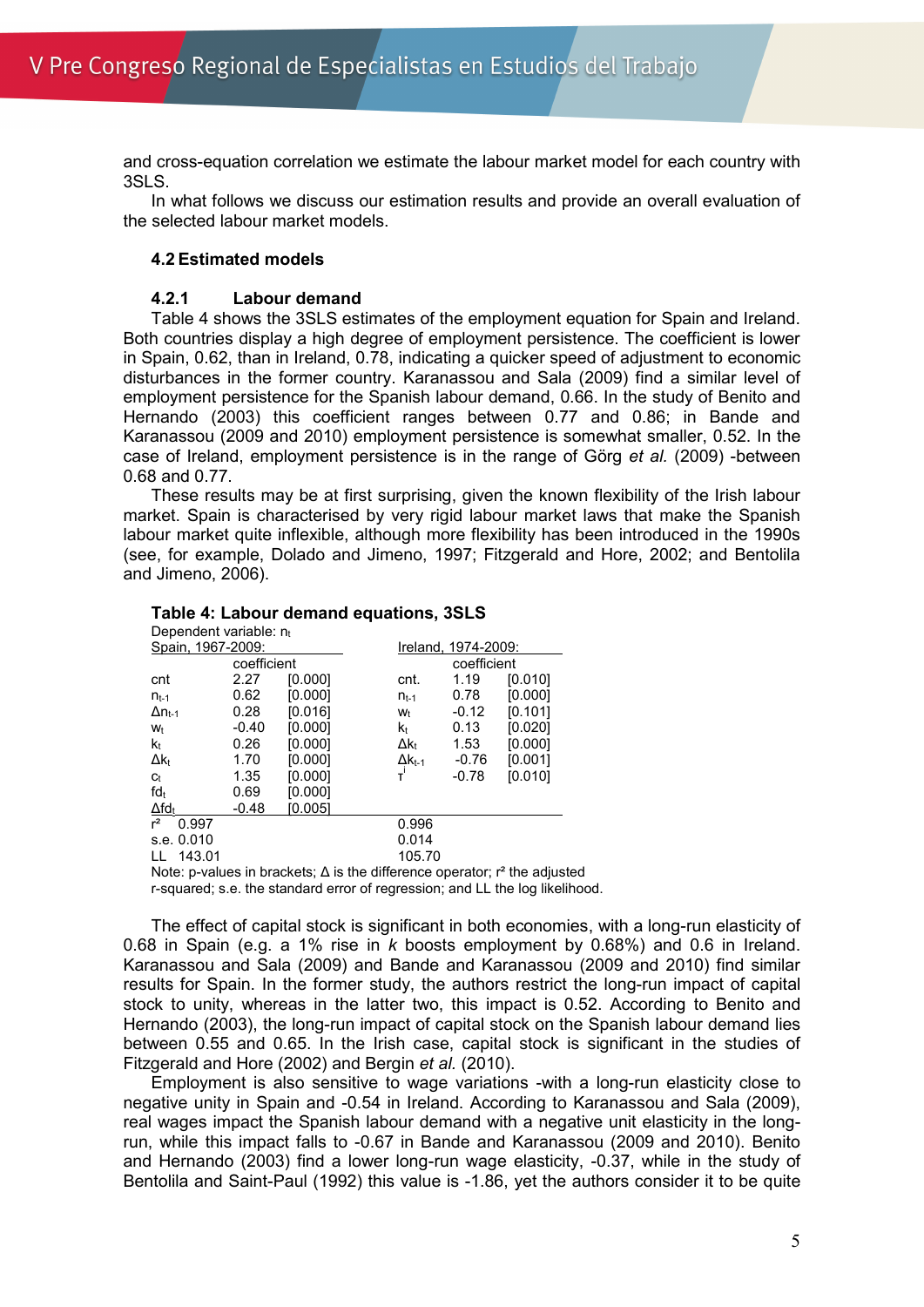high relative to previous studies. According to Görg *et al.* (2009) the long-run impact of wages on the Irish labour demand lies between -0.19 and -0.31. Wages are also significant in the studies of Barrett *et al.* (2006) and Barrett and Bergin (2009).

Besides the common determinants we have also identified other idiosyncratic influences: private consumption and foreign demand in Spain, and indirect taxes in Ireland. Karanassou and Sala (2009) find these same idiosyncratic variables in the case of Spain, whereas indirect taxes exert an important influence on the Irish labour market according to Decoster *et al.* (2009).

## **4.2.2 Wage-setting**

Table 5 presents the estimates of the real wage equation for the two countries. The quicker adjustment takes place in Ireland now, where the inertia coefficient is 0.65, compared to the more sluggish response in Spain, 0.76. The latter coefficient is in line with the studies of Bande and Karanassou (2009 and 2010), and higher than the one found in Karanassou and Sala (2009 and 2010).

# **Table 5: Wage-setting equations, 3SLS**

| Dependent variable: $w_t$ |             |         |                  |                     |         |  |  |  |
|---------------------------|-------------|---------|------------------|---------------------|---------|--|--|--|
| Spain, 1967-2009:         |             |         |                  | Ireland, 1974-2009: |         |  |  |  |
|                           | coefficient |         |                  | coefficient         |         |  |  |  |
| cnt.                      | 0.67        | [0.019] | cnt.             | 1.97                | [0.000] |  |  |  |
| $W_{t-1}$                 | 0.76        | [0.000] | $W_{t-1}$        | 0.65                | [0.000] |  |  |  |
| $\Delta W_{t-1}$          | 0.29        | [0.020] | $\Delta w_{t-2}$ | $-0.42$             | [0.000] |  |  |  |
| Ut                        | $-0.42$     | [0.000] | Ut               | $-0.21$             | [0.010] |  |  |  |
| $pr_t$                    | 0.16        | [0.006] | $pr_t$           | 0.15                | [0.003] |  |  |  |
| bŧ                        | 0.97        | [0.003] | b+               | 0.57                | [0.030] |  |  |  |
| $\frac{d_t^{100}}{r^2}$   | $-0.03$     | [0.001] | 96<br>ďł         | $-0.02$             | [0.070] |  |  |  |
| 0.996                     |             |         | 0.990            |                     |         |  |  |  |
| s.e. 0.013                |             |         | 0.017            |                     |         |  |  |  |
| 130.31                    |             |         | 100.41           |                     |         |  |  |  |

Note: p-values in brackets;  $\Delta$  is the difference operator;  $r^2$  the adjusted r-squared; s.e. the standard error of regression; and LL the log likelihood.

Further, the wage equation has the same determinants in both countries. Real wages are influenced by unemployment, labour productivity, unemployment benefits, and a dummy variable that considers the important influence of immigration in the last years<sup>[4](#page-5-0)</sup>. The long-run elasticities of real wages to labour productivity are 0.67 for Spain and 0.43 for Ireland.

All variables, except for immigration, are also important determinants of the Spanish wage formation in the works by Karanassou and Sala (2009 and 2010) and in the studies of Bande and Karanassou (2009 and 2010) and Bande *et al.* (2008). There, the long-run elasticity of real wages with respect to productivity ranges between 0.52 and 0.85. According to Fitzgerald and Hore (2002), unemployment, labour productivity, and immigration determine both the Irish and Spanish wage setting equations. The negative impact of immigration on Irish wage setting is well documented in the works by Borjas

<span id="page-5-0"></span> $<sup>4</sup>$  In Ireland, the variable takes the value 1 in the period 1996-2008, representing the extraordinary reversal of</sup> the migratory flows in this country in the last years. The marked inflows began in the mid-1990s and accelerated in 2004 with the enlargement of the EU; however, in 2009 the net migratory flows became negative (see, for example, Barrett, 2009; Barrett and Kelly, 2010, and OECD, 2009). In the case of Spain the variable takes the value 1 in the period 2000-2008, when this economy experienced an immigration boom that lasted until 2008. In 2009, Spain has seen a large decrease of net migration. Since the end of 2008, the Spanish government has implemented a series of measures to revert the migratory inflows (e.g. in September 2008 it introduced a voluntary return programme for non-EU migrants, the Royal Decree 4/2008 of 19 September). Although there is not yet a clear evidence of the impact of these measures, there is some support that immigrants are leaving Spain (see, for example, Leschke and Watt, 2010 and OECD, 2009).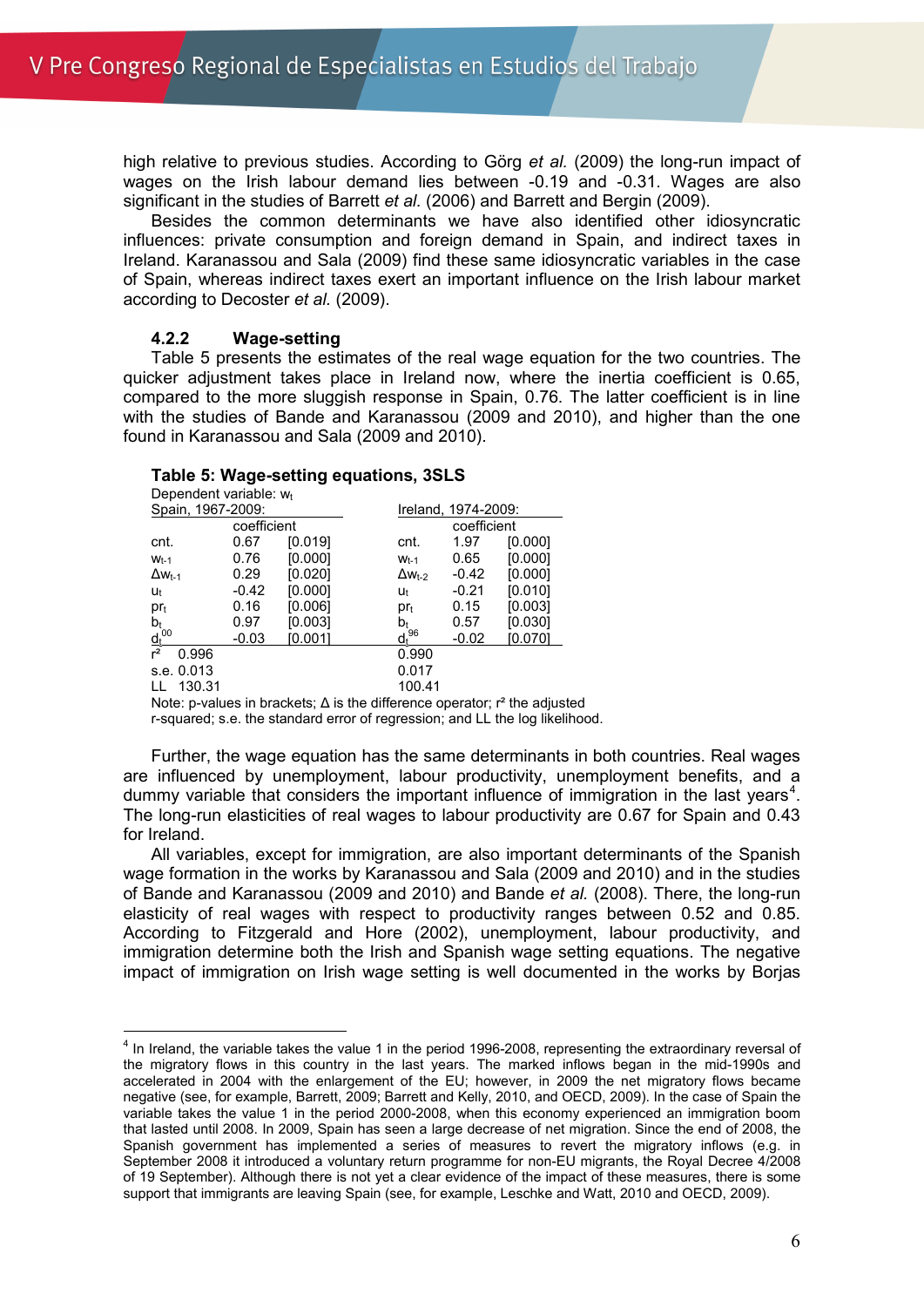(2003) and Barrett *et al.* (2002, 2006 and 2011), while Carrasco *et al.* (2008) examine this impact on Spanish wages.

# **4.2.3 Labour force**

Table 6 shows the two labour supply equations. Here the labour supply in Spain features the higher persistence. Note also that, in Ireland, the persistence in labour supply decisions does not differ substantially from that of the wage setting, 0.6. As in Karanassou and Sala (2009), the Spanish labour supply shows the highest persistence of the three estimated equations, 0.92.

The role of wages and unemployment in the labour supply decisions of the two countries is as expected. Wages exert an overall positive influence with a long-run impact of 0.5 in Spain and 0.32 in Ireland, while unemployment has a negative effect -in Spain via a discouraged workers effect and in Ireland through the level of unemployment (see Leschke and Watt, 2010). According to Karanassou and Sala (2009), wages influence labour supply decisions with a 0.43 long run elasticity and the effect of unemployment is also measured through the discouraged worker effect. However, Bande and Karanassou (2009 and 2010) find a smaller impact of wages on the labour supply. In the case of Ireland, wages play an important role in the works of Barrett and Bergin (2009) and Bergin *et al.* (2010).

It is through the participation rate and total population, respectively, that we capture demographic influences on the labour supply movements in Spain and Ireland. Population is an important determinant affecting the Irish labour supply according to Barrett *et al.* (2006), Barrett and Bergin (2009), and Bergin *et al.* (2010).

# **Table 6: Labour force equations, 3SLS**

| Dependent variable: $I_t$       |         |                 |                  |                     |         |
|---------------------------------|---------|-----------------|------------------|---------------------|---------|
| Spain, 1967-2009:               |         |                 |                  | Ireland, 1974-2009: |         |
| coefficient                     |         |                 |                  | coefficient         |         |
| cnt.                            | 0.71    | [0.112]         | cnt.             | $-2.20$             | [0.096] |
| $I_{t-1}$                       | 0.92    | [0.000]         | $I_{t-1}$        | 0.60                | [0.000] |
| W <sub>t</sub>                  | 0.04    | [0.053]         | $\Delta I_{t-2}$ | 0.21                | [0.104] |
| $\Delta w_t$                    | $-0.13$ | [0.061]         | Wt               | 0.13                | [0.001] |
| $Z_t$                           | 0.32    | [0.009]         | DO <sub>t</sub>  | 0.43                | [0.012] |
| $\Delta u_t$                    | $-0.25$ | [0.000]         | Ut               | $-0.27$             | [0.001] |
| r <sub>t</sub>                  | 0.14    | [0.000]         | Δu <sub>t</sub>  | 0.28                | [0.012] |
| $\underline{\mathsf{d}_t}^{00}$ | 0.01    | [0.026]         | $d_t^{96}$       | 0.03                | [0.000] |
| $r^2$<br>0.999                  |         |                 | 0.996            |                     |         |
| s.e. 0.007                      |         |                 | 0.012            |                     |         |
| 159.12<br>$\mathbf{L}$          |         |                 | 113.71           |                     |         |
|                                 |         | $\cdot$ $\cdot$ |                  |                     | .       |

Note: p-values in brackets;  $\Delta$  is the difference operator;  $r^2$  the adjusted

r-squared; s.e. the standard error of regression; and LL the log likelihood.

In Spain, labour supply decisions are also found to be dependent on the ups and downs of the interest rate. This is not surprising, given the high level of indebtedness of the Spanish families that were caught up by the housing bubble in recent years. What is more, spiralling increases in house prices have been combined with increases in home ownership (see Garriga, 2010), making the situation the more unbearable in terms of mortgage obligations. Recent increases in the interest rate will definitely force those under financial stress to participate in the labour market more eagerly.

Finally, we measure the significant impact of immigration in both labour markets by including a positive and significant dummy variable. Fitzgerald and Hore (2002) and Barrett *et al.* (2006) find a significant impact of immigration on the Irish labour supply, while Karanassou and Sala (2009) and Palma and Martín (2010) show this impact for Spain.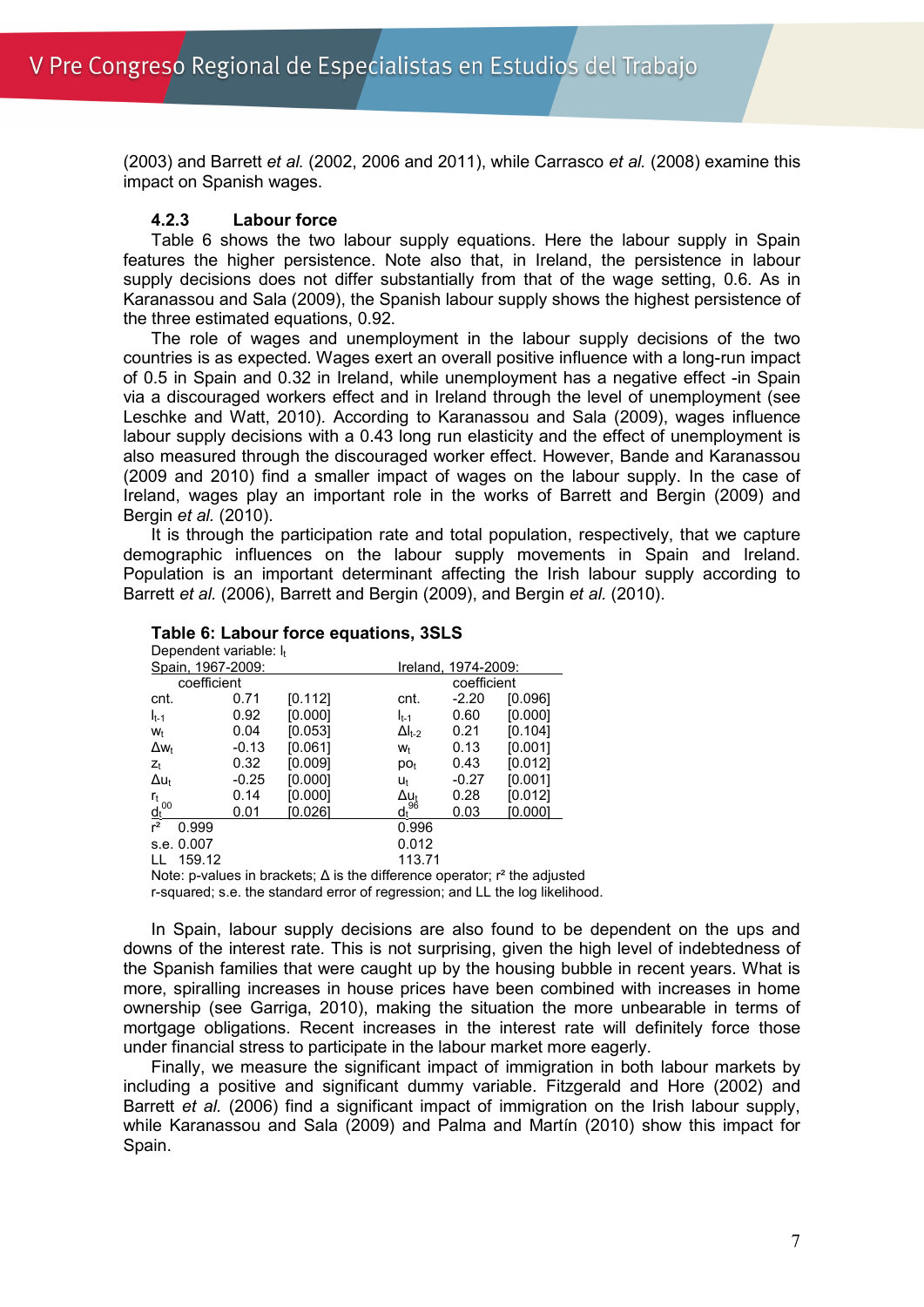#### **5. Counterfactual experiments: How different, how similar?**

We use the estimated systems of Section 4.2 to perform a dynamic accounting exercise and examine how much of the unemployment variation in Spain and Ireland is attributable to the explanatory variables. We evaluate both the common variables -capital stock, labour productivity, unemployment benefits and demographics- and those that are not.

We consider two periods, before and after the recent crisis of 2007, stretching between the major turning points of the unemployment rate in recent years. The first turning points are 1994 for Spain and 1993 for Ireland, when unemployment started a downward trend in both countries that stabilized between 2005 and 2007 (this is our pre-2007 analysis). This period coincides with the extraordinary economic performance of both economies (see, for example, Bentolila *et al.*, 2010, for Spain and Barrett *et al.*, 2011, for Ireland). Unemployment rates then started to rise abruptly in both countries during 2007<sup>[5](#page-7-0)</sup>, thus making for our second period of analysis (or post-2007 analysis).

The methodology underlying the CRT has been widely used in several places in the literature to see how much of the changes in the unemployment rate can be explained by changes in the exogenous variables of the model [6](#page-7-1) . The procedure is the following. First, we assess the impact of the exogenous variables individually by fixing one of them to a certain point in time, thus creating a new (virtual) path of the unemployment rate over a specific period. We then contrast the actual and simulated unemployment series -the difference being the dynamic contribution of each exogenous variable. Next, we set all the explanatory variables simultaneously to certain date and create the virtual path of the unemployment rate for all the exogenous variables taken together.

#### **5.1 Pre-2007 analysis**

The analysis takes us now to the years right before the recent crisis of 2007, where both economies were faced with a prospective future. Figure 1 illustrates the actual and simulated trajectories of the unemployment rates of Spain and Ireland in the more than ten year-period that preceded the global meltdown. Notice the similitudes between Figures 1a and 1b: (i) the actual rates of unemployment (blue lines) went sharply down in both countries (from 21.2 to 8.6 percent in Spain and from 17.4 to 4.7 percent in Ireland); and (ii) the simulated ones (red lines) remained almost unaltered, implying that for both models all the exogenous variables get to explain the whole of the change in unemployment. That is, both unemployment rates would have remained nearly the same had all the exogenous variables been kept fixed at their original values (1994 for Spain and 1993 for Ireland).

This golden era of unparalleled high performance is very well documented<sup>[7](#page-7-2)</sup>. In particular for the interlude years of 2005-2007 in Spain, a one-digit unemployment rate can be observed for the very first time in the country's short democratic history -which succeeded Franco's dictatorship (1939-1975) and the so-called transition years (1976- 1982). Ireland, on the other side, which enjoyed a much freer hand on economic matters than Spain -especially after her recognition by Britain through the Ireland Act of 1949-, came to be known as the Celtic tiger (see Walsh, 2006, and Barrett and Bergin, 2009). This is in allusion to the great economic expansion experienced during 1995-2007, which reminisces that of the East Asian tigers a few decades earlier.

<span id="page-7-0"></span> $<sup>5</sup>$  Spanish and Irish unemployment rates started to climb, respectively, in May and August 2007 (see Eurostat,</sup>  $^{2011}_{6.211}$ .

<span id="page-7-1"></span><sup>6</sup> Some examples can be found in Agnese and Sala (2009) for Japan, Karanassou and Sala (2009) for Spain, Karanassou and Sala (2010) for Australia, and Pehkonen *et al.* (2011) for Finland and Sweden. <sup>7</sup> See, for instance, Estrada *et al.* (2009), Karanasou and Sala (2009), and Bentolila *et al.* (2010), for Spain,

<span id="page-7-2"></span>and Fitzgerald and Hore (2002), Sexton (2002), and Barrett *et al.* (2011), for Ireland. See also the OECD Economic Surveys for Spain (2007) and Ireland (2006).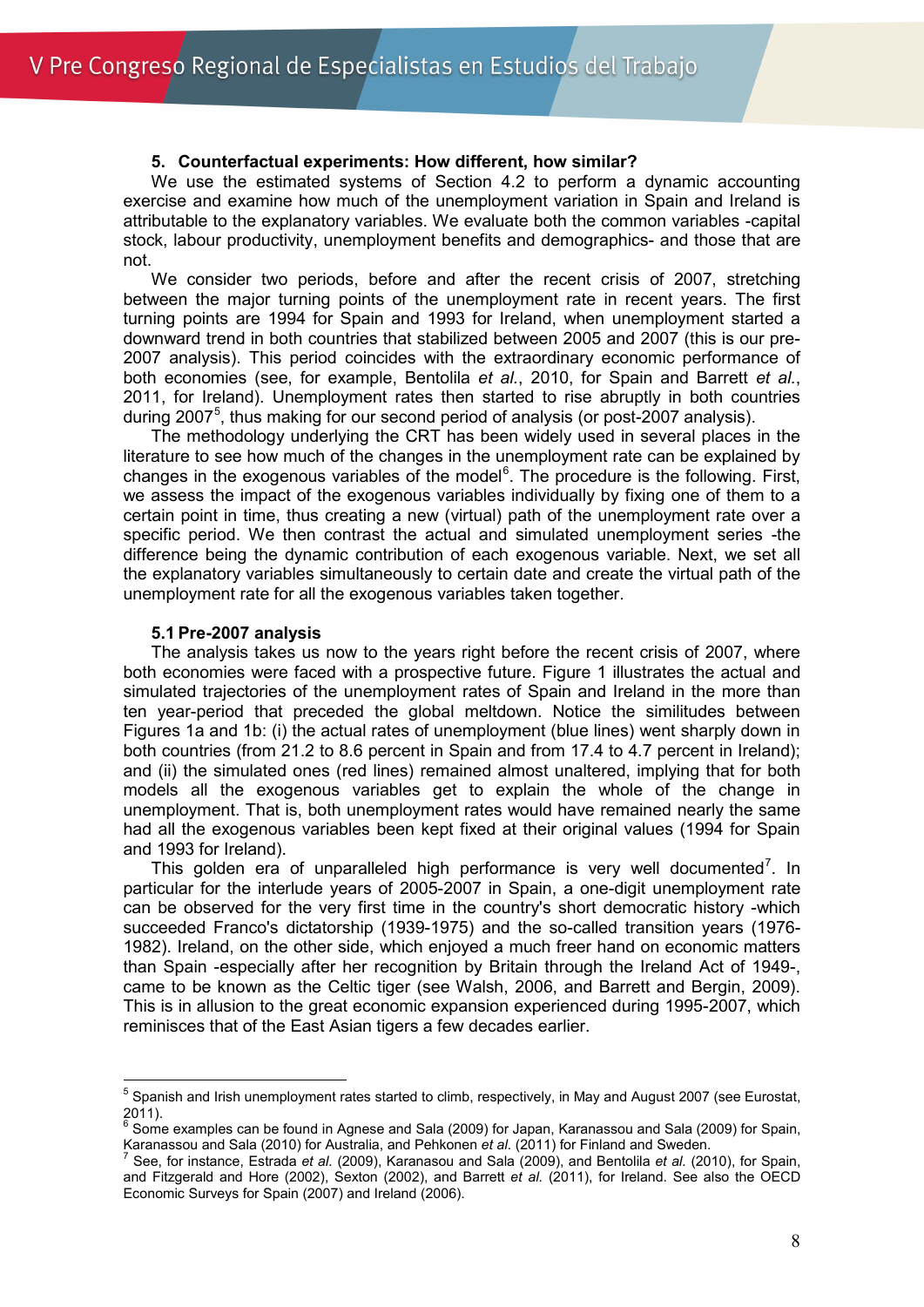**Figure 1. Unemployment rate: Joint dynamic contributions, pre-2007**

To see both the differences and similitudes of both countries' experiences we need to delve deeper. For this, let us first review all the exogenous variables that are common to both systems of equations. For the ease of presentation we also group the variables into: growth (capital and labour productivity), welfare (social security benefits), demographics (participation rates, population, and a dummy variable for immigration), and other (those variables which are not common).

Figure 1 can be further broken down into the individual contributions of each exogenous variable. This is what we do in Table 8 for the two models. There, it can be seen how all variables changed in the pre-2007 period  $( \Delta )$ . Notice on the first row that both unemployment rates went down on approximately the same absolute value (around 13 percentage points). Next to the changes in the variables we can read the individual contribution of each particular variable  $(\Delta u)$  to the change in the unemployment rate and, to the end of the table, the sum of all contributions -or what is nearly the same, the joint contribution. In addition, in the bottom-side of the table we arrange the contributions by groups -as defined in the previous paragraph.

The first striking feature arising from the table is the notorious contribution of capital accumulation to the fall of the unemployment rates. For Ireland, in particular, this individual contribution more than doubled that of Spain in absolute values: -24.1 and -9.2 percentage points, respectively<sup>[8](#page-8-0)</sup>. Along this contribution we should mention that of labour productivity. As can be seen from our systems of equations in Section 4, labour productivity is only entertained in the wage-setting equation. Therefore, its contribution in terms of unemployment should be understood as the result of productivity-led wage effects (e.g. higher wages leading to higher unemployment). This means that, for our simulations, labour productivity and unemployment always move in the same direction.

|                 | <b>Actual values:</b> |             | cont.:          |                        |      | <b>Actual values:</b> |                     | cont.:          |
|-----------------|-----------------------|-------------|-----------------|------------------------|------|-----------------------|---------------------|-----------------|
| 1994            | 2007*                 | $\Lambda^1$ | Δu <sup>†</sup> |                        | 1993 | 2007*                 | $\Lambda^\intercal$ | Δu <sup>1</sup> |
| Spain:          |                       |             |                 | Ireland:               |      |                       |                     |                 |
| 21.2<br>u       | 8.6                   | $-12.6$     | -               | u                      | 17.4 | 4.7                   | $-12.7$             |                 |
| $\Delta$ k 3.7  | 5.5                   | 1.8         | $-9.2$          | Δk                     | 1.4  | 5.8                   | 4.4                 | $-24.1$         |
| $\Delta$ pr 3.1 | $-0.1$                | $-3.2$      | $-9.9$          | ∆pr                    | 1.2  | 2.9                   | 1.7                 | 3.8             |
| 14.2<br>b       | 11.6                  | $-2.6$      | $-4.1$          | b                      | 12.7 | 10.3                  | $-2.4$              | $-1.9$          |
| 58.9<br>z       | 73.1                  | 14.2        | 9.1             |                        | 0.4  | 1.4                   | 1.0                 | 7.9             |
| $d^{00}$<br>0   | 1                     | -           | $-2.0$          | ∆po<br>d <sup>96</sup> | 0    | 1                     | ۰                   | 1.4             |
| 60.3<br>C       | 60.3                  | 0.0         | $-0.5$          |                        | 13.0 | 13.3                  | 0.3                 | 0.6             |

## **Table 8: Changes in variables and contributions, pre-2007**

<span id="page-8-0"></span><sup>&</sup>lt;sup>8</sup> Bande and Karanassou (2009) and Karanassou and Sala (2009) also find that capital accumulation is the most important determinant of Spanish unemployment, while Pehkonen *et al.* (2011) obtain this same result for two Nordic countries, Finland and Sweden.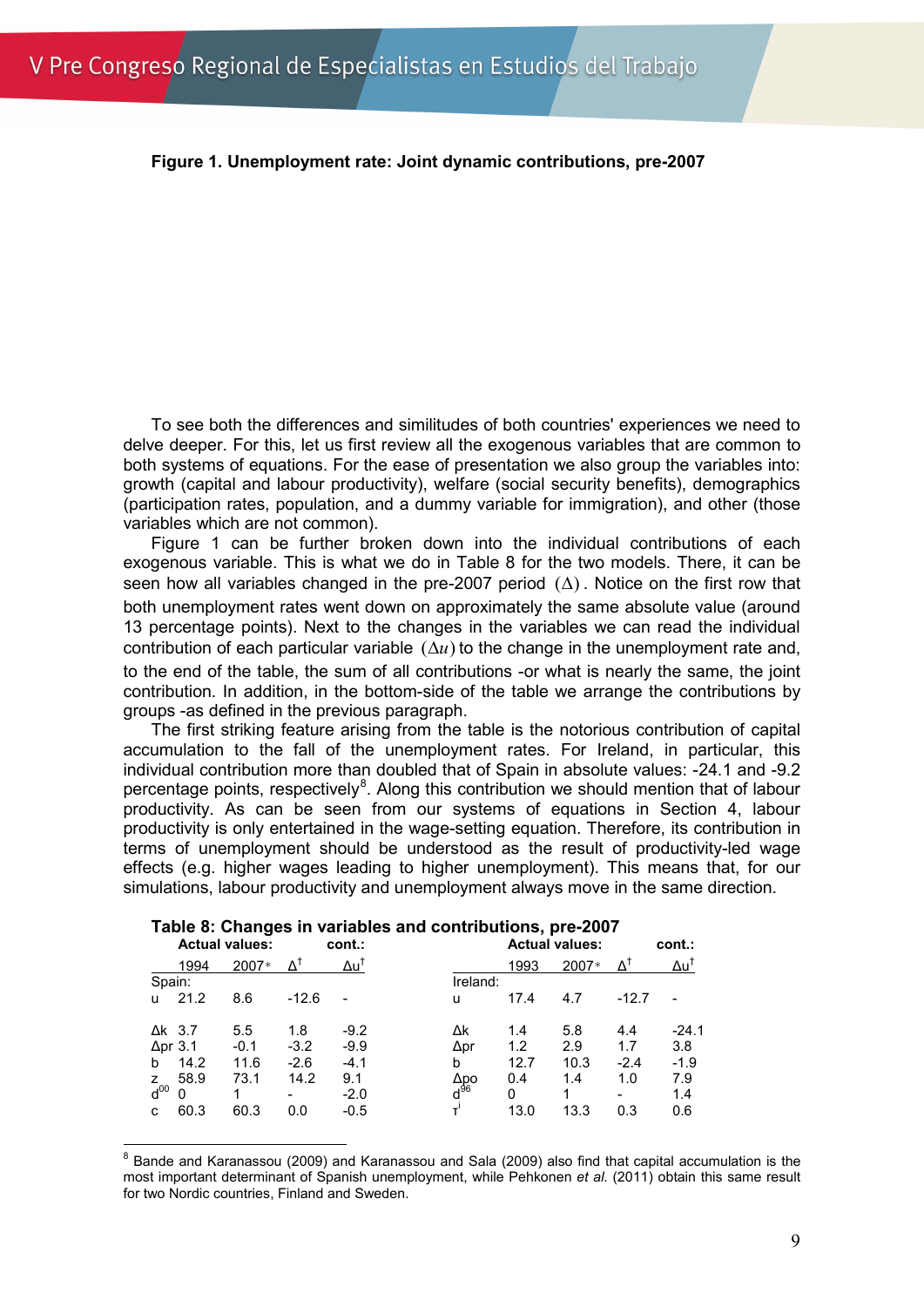| fd | 0.1     | $-10.4$                    | $-10.5$           | 6.7     |                            |         |
|----|---------|----------------------------|-------------------|---------|----------------------------|---------|
|    | 6.2     | 11                         | $-5.1$            | $-2.0$  |                            |         |
|    |         | Joint contributions: $\pm$ |                   | $-11.8$ | Joint contributions: $\pm$ | $-12.5$ |
|    | Growth: |                            | $-19.1$           | Growth: | $-20.3$                    |         |
|    |         | Welfare:                   |                   | $-4.1$  | Welfare:                   | $-1.9$  |
|    |         |                            | Demographics: 7.1 |         | Demographics: 9.3          |         |
|    | Other:  |                            |                   |         | Other:                     | 0.6     |

For Spain, the productivity-led fall in real wages results in a contribution of -9.9 percentage points, while for Ireland, the productivity-led increase in real wages determines a 3.8 percentage points contribution to unemployment. When we group these two contributions though, the differences disappear (see the row labelled as "Growth" at the bottom of Table 8).

Another variable of concern, especially when it comes to discussing the current extent of the welfare state in developed economies, is the social security benefits paid by governments (as percent of GDP). As can be seen from Table 8, both countries experienced a reduction in their welfare entitlement programs that has clearly contributed to reduce unemployment levels (see Benito and Hernando, 2003, and Karanassou and Sala, 2009, for Spain, and Grubb *et al.*, 2009, for Ireland). According to our simulations, the contribution for Spain is as twice as large as the one for Ireland: -4.1 and -1.9 percentage points, respectively (row labelled as "Welfare" at the bottom of Table 8).

The next set of variables deserving examination has to do with demographics. Here we make use of two variables: one which is broadly descriptive of the people taking part of labour market relations -participation rates for Spain and total population for Ireland-, and the other, which refers to the important immigration flows to both economies in very recent years. For both countries the increase of participation rates or population has brought about large effects in terms of unemployment. Here, contributions stand, respectively, at 9.1 and 7.9 percentage points for Spain and Ireland. After taking account of immigration, the total contribution of demographics still remains of rather similar magnitude in the two countries (see the row "Demographics" in Table 8). Unfortunately, it is not possible at this point to produce an intuitive graphical comparison.

Finally, there are yet some other variables that enter our models and should be briefly discussed. These are private consumption, foreign demand, and the real interest rate for Spain, and indirect taxes for Ireland. Fiscal reforms, low interest rates and rising real wages are behind the marked increased in Spanish private consumption (see, for example, Karanassou and Sala, 2009, and Eurofound, 2010). The sharp contraction of Spain's foreign demand can be ascribed to the loss of competitiveness after the entrance into the European Monetary Union (1999). That, and the huge misallocation of resources that followed, seem to have had a serious effect in terms of unemployment (6.7 percentage points)<sup>[9](#page-9-0)</sup>. In contrast, the European Central Bank's relaxed monetary policy contributed to reducing Spain's unemployment (by 2 percentage points), although arguably at the cost of a generalized bubble-like expansion -primarily focused on the construction sector- which is underway for the last couple of decades (see Eironline, 2008, and Eurofound, 2010).

## **5.2 Post-2007 analysis**

We now shift our attention to the events that marked the evolution of the unemployment trajectories in Spain and Ireland during the post-crisis years. In spite of the sample's short length for this second dynamic accounting exercise, we still believe that it can be revealing when it comes to retrieving the differences and similarities between the two countries. Again, we are able to identify two common features for our

<span id="page-9-0"></span><sup>&</sup>lt;sup>9</sup> According to Karanassou and Sala (2009), had foreign demand remained at its 1994 value, Spanish unemployment would have been 5.8 percentage points higher in 2007.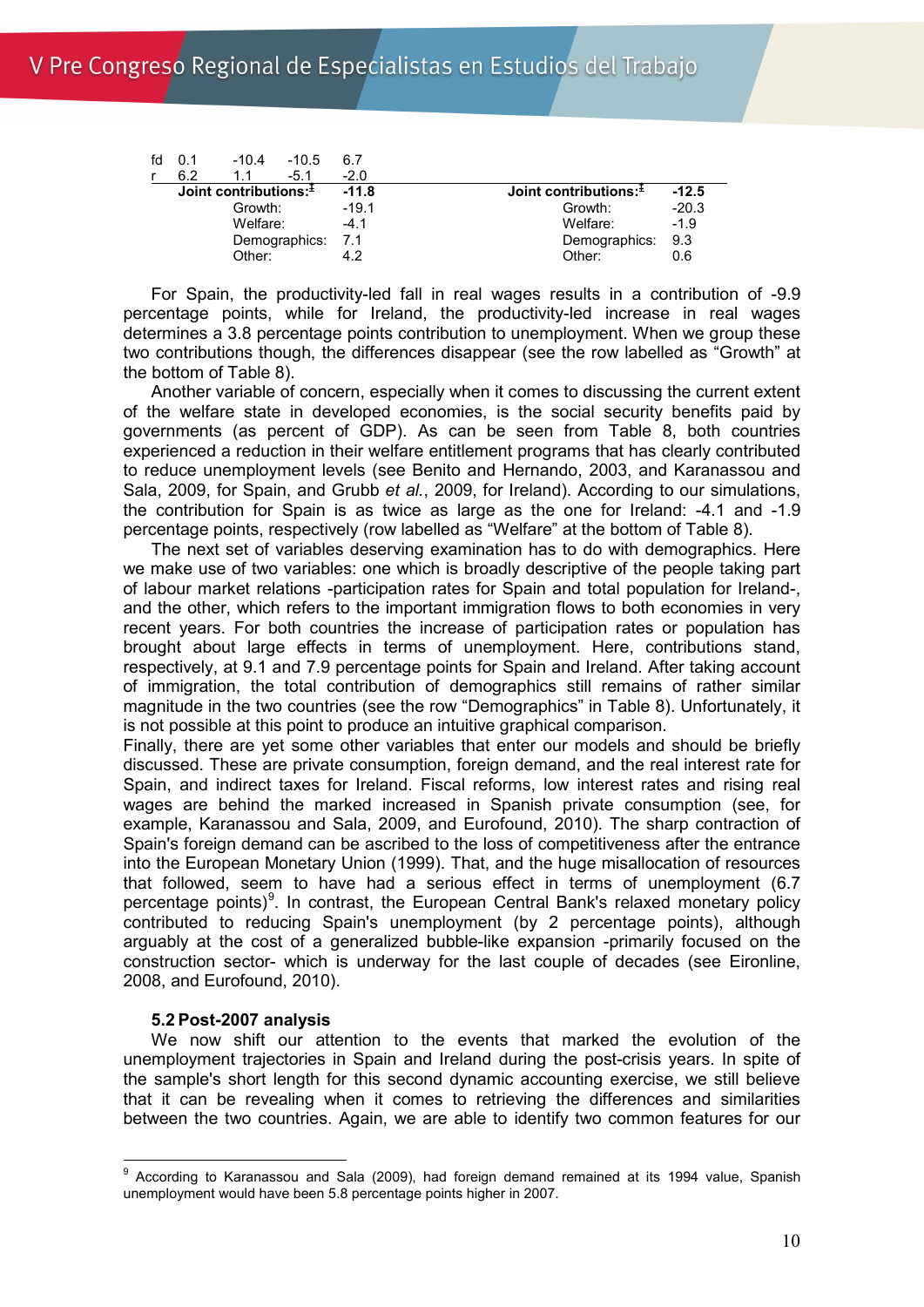joint simulations in Figures 2a and 2b: (i) the steep rise of both unemployment rates (blue lines) in the lapse of a very few years -more than two-fold for Spain and almost three-fold for Ireland-; and (ii) the relevance of all exogenous variables in explaining the whole of the change in unemployment (the outcome is not as good as before for Spain though).

# **Figure 2. Unemployment rate: Joint dynamic contributions, post-2007**

The short span of 2007-2009 is certainly in stark contrast to the preceding years of high labour market performance in both countries under scrutiny<sup>10</sup>. Table 9 goes over the individual and joint contributions for this period and, just as before, arranges them into groups as to allow for comparisons more directly. Notice on the first row that the Spanish unemployment went up by 11.3 percentage points, whereas the Irish unemployment rate increased by 7.8 percentage points.

|                     | <b>Actual values:</b> |                                    | cont.: | <b>Actual values:</b> | cont.:                                   |                                    |          |                  |                 |  |  |
|---------------------|-----------------------|------------------------------------|--------|-----------------------|------------------------------------------|------------------------------------|----------|------------------|-----------------|--|--|
|                     | 2007                  | 2009*                              |        | Δu <sup>†</sup>       |                                          | 2007                               | 2009*    | $\Delta^\dagger$ | Δu <sup>†</sup> |  |  |
| Spain:              |                       |                                    |        |                       | Ireland:                                 |                                    |          |                  |                 |  |  |
| u                   | 8.6                   | 19.9                               | 11.3   |                       | u                                        | 4.7                                | 12.5     | 7.8              |                 |  |  |
| $\Delta$ k 6.2      |                       | 5.0                                | $-1.2$ | 4.7                   | Δk                                       | 6.6                                | 2.9      | $-3.7$           | 13.4            |  |  |
| $\Delta$ pr 0.5     |                       | 1.7                                | 1.2    | 0.2                   | Δpr                                      | 2.3                                | 0.5      | $-1.8$           | $-0.4$          |  |  |
| b                   | 11.6                  | 14.6                               | 3.0    | 1.0                   | b                                        | 10.3                               | 15.3     | 5.0              | 0.9             |  |  |
| z                   | 73.1                  | 74.5                               | 1.4    | 0.5                   |                                          | 2.4                                | 1.6      | $-0.8$           | $-1.1$          |  |  |
| $\overline{d}^{00}$ |                       | 0                                  |        | $-0.1$                | Δpo<br>d <sup>96</sup><br>τ <sup>i</sup> | 1                                  | 0        |                  | $-2.6$          |  |  |
| C                   | 60.3                  | 58.7                               | $-1.6$ | 2.2                   |                                          | 13.3                               | 11.0     | $-2.3$           | $-2.1$          |  |  |
| fd                  | $-10.4$               | $-5.3$                             | 5.1    | $-1.6$                |                                          |                                    |          |                  |                 |  |  |
|                     | 1.1                   | 3.8                                | 2.7    | 0.3                   |                                          |                                    |          |                  |                 |  |  |
|                     |                       | Joint contributions: $\frac{1}{2}$ |        | $-11.8$               |                                          | Joint contributions: $\frac{1}{2}$ |          |                  |                 |  |  |
|                     | Growth:               |                                    | 4.9    |                       |                                          |                                    | Growth:  |                  |                 |  |  |
|                     | Welfare:              |                                    | 1.0    |                       |                                          |                                    | Welfare: |                  |                 |  |  |
|                     |                       | Demographics:                      |        | 0.4                   |                                          |                                    |          | Demographics:    |                 |  |  |
| Other:<br>0.9       |                       |                                    |        |                       |                                          | Other:                             |          | $-2.1$           |                 |  |  |

#### **Table 9: Changes in variables and contributions, post-2007**

As in the previous analysis, the growth in the capital stock is to be seen as the major force behind the changes in the unemployment rates (see, among others, Karanassou *et al.*, 2008, Bande and Karanassou, 2009, and Karanassou and Sala, 2009). This time, however, because of the drop in the variable the effect on unemployment is just the opposite. Once again, the individual contribution of capital accumulation for Ireland more than doubles the one found for Spain in absolute values: 13.4 and 4.7 percentage points, respectively. The contributions of the growth rate of productivity are this time trivial (for

<span id="page-10-0"></span><sup>&</sup>lt;sup>10</sup> See especially Bentolila et al. (2010), and Bergin et al. (2010). Also to notice are the OECD Economic Surveys for Spain (2008, 2010) and Ireland (2009).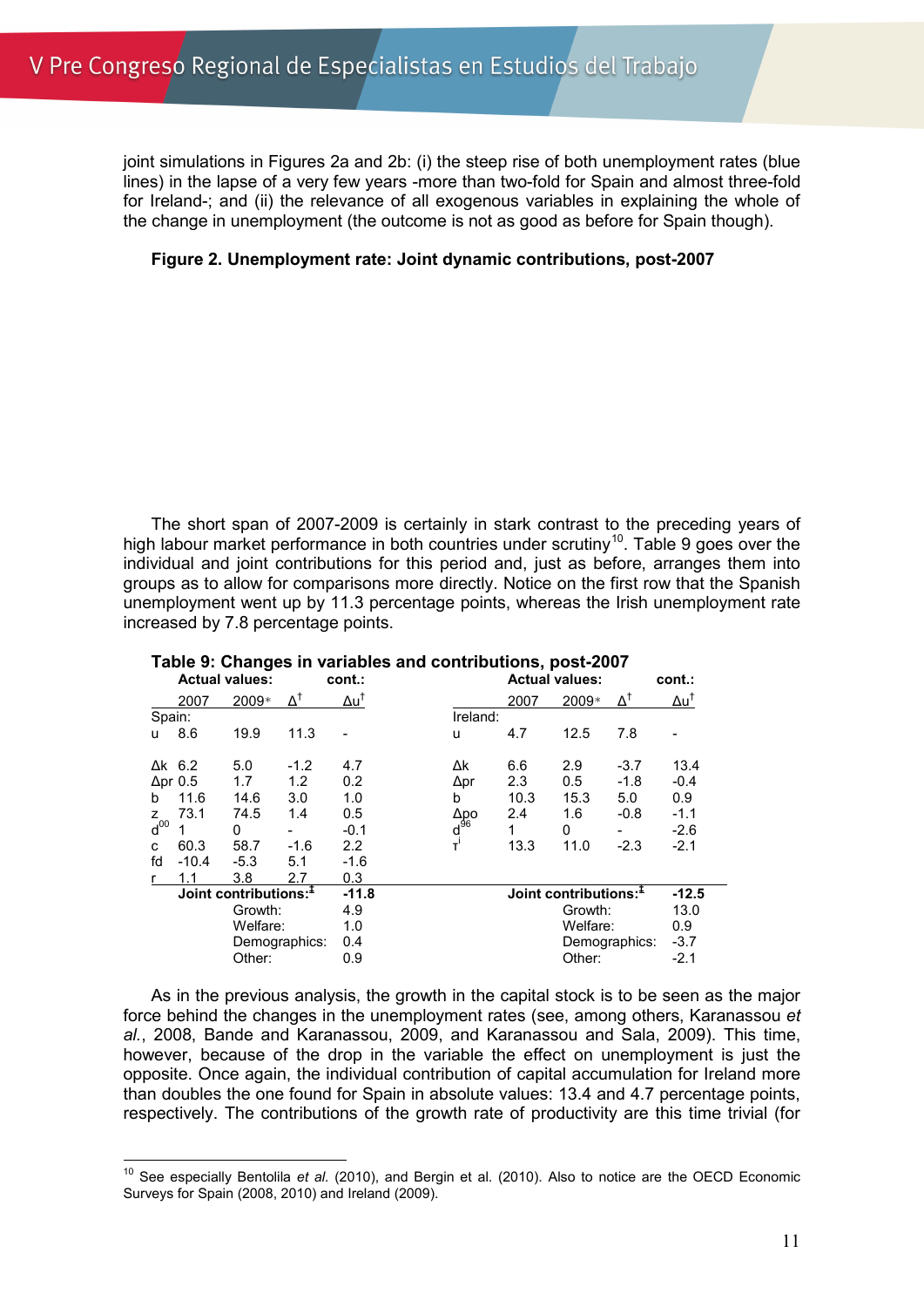the joint contribution of capital and productivity see the row labelled as "Growth" at the bottom of Table 9).

As a direct consequence of the 2007 crisis welfare entitlements showed a tendency to rise in most developed countries. Spain and Ireland were certainly no exceptions (see Grubb *et al.*, 2009, the OECD Economic Survey, 2009, for Ireland, and the OECD Economic Outlook, 2011, for Spain and Ireland). As expected, the effects on unemployment levels went now in the other direction and were of very similar magnitudes (see also the row "Welfare" at the bottom of Table 9).

Beyond the effects of the crisis on decreasing capital accumulation and the enlargement of the welfare state, we ought to consider now the change on the dynamics of demographics and its contribution to unemployment. Here, our quantitative variables participation rates and total population - show a modest (Spain) or negative (Ireland) change during this period. The total effects are now rather different. Whereas the contribution for Spain is positive and small (0.4 percentage points), for Ireland is negative and significantly larger (-3.7 percentage points).

We should now spend a final word on the additional variables entering both models. In Spain, the crisis has brought private consumption down and this can be reflected in a contribution of 2.2 percentage points to unemployment (see Eurofound, 2010). However, this effect has been somehow compensated by an increase of foreign demand, which reduced unemployment by 1.6 percentage points. On Ireland, it should be noted the important easing effect the reduction in indirect taxes has brought into the economy, which accounted for a drop in the unemployment rate of the order of 2.1 percentage points.

#### **6 Conclusions**

In this paper we lay out a dynamic labour market model for two of the so-called PIGS countries: Spain and Ireland. Following the Chain Reaction Theory (CRT) of unemployment we estimate a labour demand, labour supply, and wage setting equation model for each case, while allowing for spillover effects among the equations and, therefore, for the interplay between growing exogenous variables and lagged adjustment processes. We then centre our attention on the main determinants of unemployment before and after the recent crisis of 2007, and discover some common characteristics of both labour markets.

Our estimates show that the high growth rates of capital stock during the 1990s contributed to the significant decline in unemployment in Spain and Ireland. Inversely, the lower rates of capital accumulation in 2008 and 2009 led to the steep rise of the unemployment rates in both countries. In particular, the total individual contribution of capital stock in Ireland more than doubles that of Spain. To a lesser extent, other common drivers of unemployment are labour productivity, demographics, and social benefits. Moreover, some idiosyncratic variables --private consumption, foreign demand, and the interest rate in Spain, and indirect taxes in Ireland-- are found to influence the trajectory of the unemployment rates.

When it comes to labour market performance, Spain and Ireland have evolved in a very similar way since the mid-1990s. Indeed, both economies witnessed an economic boom that led to falling unemployment rates and high rates of employment creation. They also underwent the largest migratory inflow among OECD countries in the pre-crisis era and an important outflow right afterwards. On the other hand, Spain and Ireland do differ with respect to the flexibility of their labour markets, but this argument loses strength when trying to rationalize what has happened in recent times. Under the disequilibrium approach adopted in this paper, Spain and Ireland appear to be not that different after all.

## **References**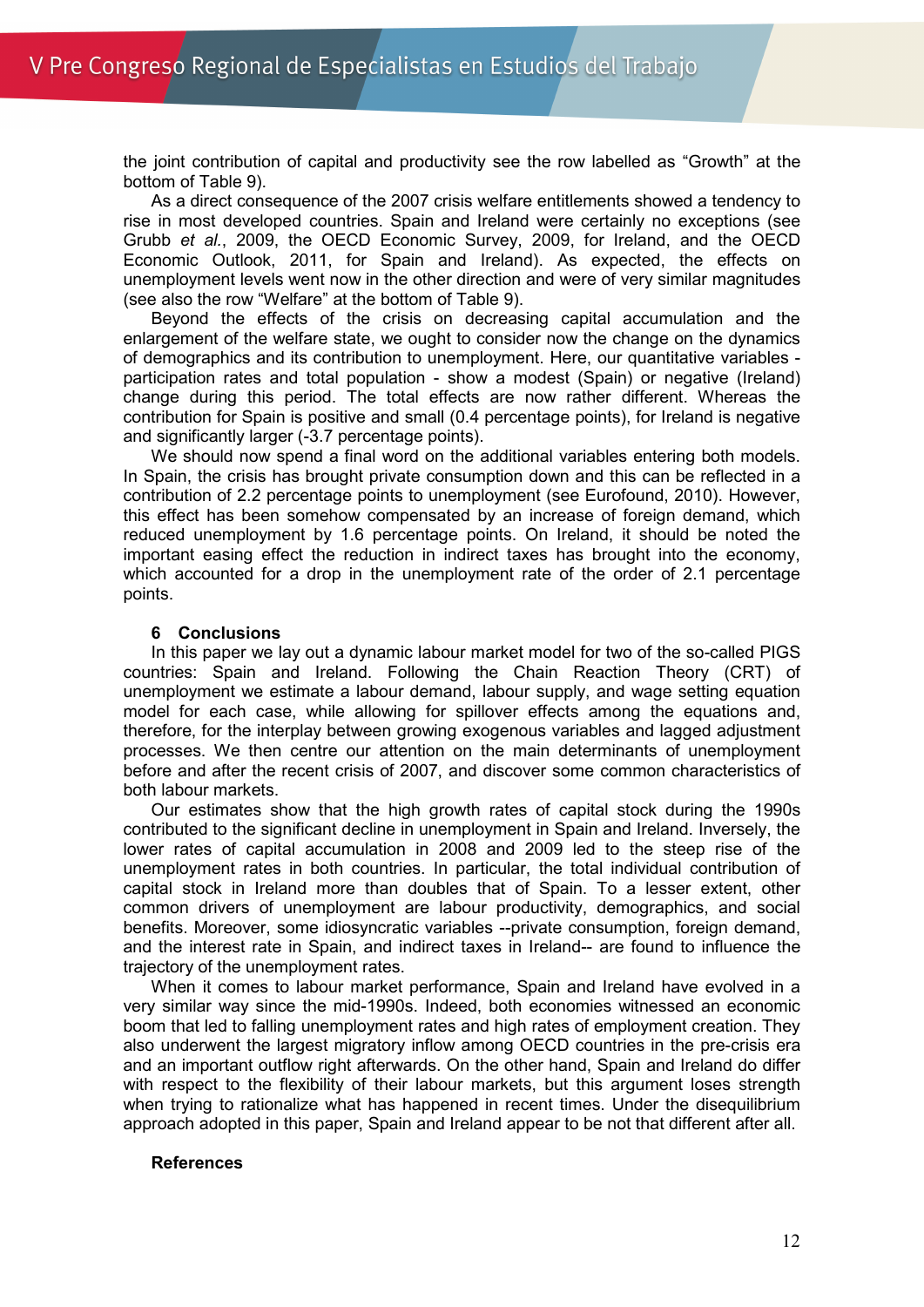Agnese, P. and H. Sala (2009): The Fading 1990s in Japan: Driving Forces behind the Unemployment Upsurge, International Review of Economics & Finance, 18 (3), 428- 439.

Bande, R. and M. Karanassou (2009): Labour Market Flexibility and Regional Unemployment Rate Dynamics: Spain 1980-1995, Papers in Regional Science, 88 (1), 181-207.

Bande, R. and M. Karanassou (2010): Spanish Regional Unemployment Revisited: The Role of Capital Accumulation, IZA Discussion Paper No. 5012.

Bande, R., M. Fernández and V. Montuenga (2008): Regional Unemployment in Spain: Disparities, Business Cycle and Wage Setting, Labour Economics, 15 (5), 885-14.

Barrett, A. (2009): EU Enlargement and Ireland's Labour Market, in: M. Kahanec and K. F. Zimmermann (eds.), EU Labor Markets after Post-Enlargement Migration, Springer: Berlin 2009, 145-161.

Barrett, A. and A. Bergin (2009): Estimating the Impact of Immigration in Ireland, Nordic Journal of Political Economy, 35 (2).

Barrett, A. and E. Kelly (2010): The Impact of Ireland's Recession on the Labour Market Outcomes of its Immigrants, IZA Discussion Paper No. 5218.

Barrett, A., J. Fitzgerald and B. Nolan (2002): Earning Inequality, Returns to Education and Immigration into Ireland, Labour Economics, 9 (5), 665-680.

Barrett, A., A. Bergin and D. Duffy (2006): The Labour Market Characteristics and Labour Market Impacts of Immigrants in Ireland, Economic and Social Review, 37 (1), 1- 26.

Barrett, A., A. Bergin and E. Kelly (2011): Estimating the Impact of Immigration on Wages in Ireland, Economic and Social Review, 42 (1), 1-26.

Benito, A. and I. Hernando (2003): Labour Demand, Flexible Contracts and Financial Factors: New Evidence from Spain, Banco de España Working Papers 0312, Banco de España.

Bentolila, S. and J. F. Jimeno (2006): Spanish Unemployment: The End of the Wild Ride?, in M. Werding (ed.), Structural Unemployment in Western Europe, Reasons and Remedies, MIT Press.

Bentolila, S. and G. Saint-Paul (1992): The Macroeconomic Impact of Flexible Labor Contracts with an Application to Spain, European Economic Review, 36, (5), 1013-1047.

Bentolila, S., P. Cahuc, J.J. Dolado and T. Le Barbanchon (2010): Two-Tier Labor Markets in the Great Recession: France vs. Spain, IZA Discussion Paper No. 5340.

Bergin, A., T. Conefrey, J. Fitzgerald and I. Kearney (2010): Fiscal Policy for Recovery: The Case of Ireland, EUROFRAME Conference, Amsterdam, 11th June 2010.

Borjas, G.J. (2003): The Labor Demand Curve Is Downward Sloping: Re-examining the Impact of Immigration on the Labor Market, Quarterly Journal of Economics, 118 (4), 1335-1374.

Carrasco, R., J. Jimeno and A. Ortega (2008): The Effect of Immigration on the Labor Market Performance of Native-born Workers: Some Evidence for Spain, Journal of Population Economics, 21 (3), 627-648.

Decoster, A., J. Loughrey, C. O'Donoghue and D. Verwerft (2009): Incidence and Welfare Effects of Indirect Taxes, European Measures of Income and Poverty: Lessons for the U.S. - International Policy Exchange Series.

Dolado, J. and J. F. Jimeno (1997): The Causes of Spanish Unemployment: A Structural VAR Approach, European Economic Review, 41 (7), 1281-1307.

Eironline (2008): Sharp Downturn in Construction Sector (Juan Arasanz Díaz, 14.11.2008

Estrada, Á., J. F. Jimeno and J. L. Malo de Molina (2009): The Spanish Economy in EMU: The First Ten Years, Documentos Ocasionales No. 0901, Banco de España.

Eurofound (2010): Spain: A Country Profile, Eurofound, http://www.eurofound.europa.eu/pubdocs/2010/08/en/1/EF1008EN.pdf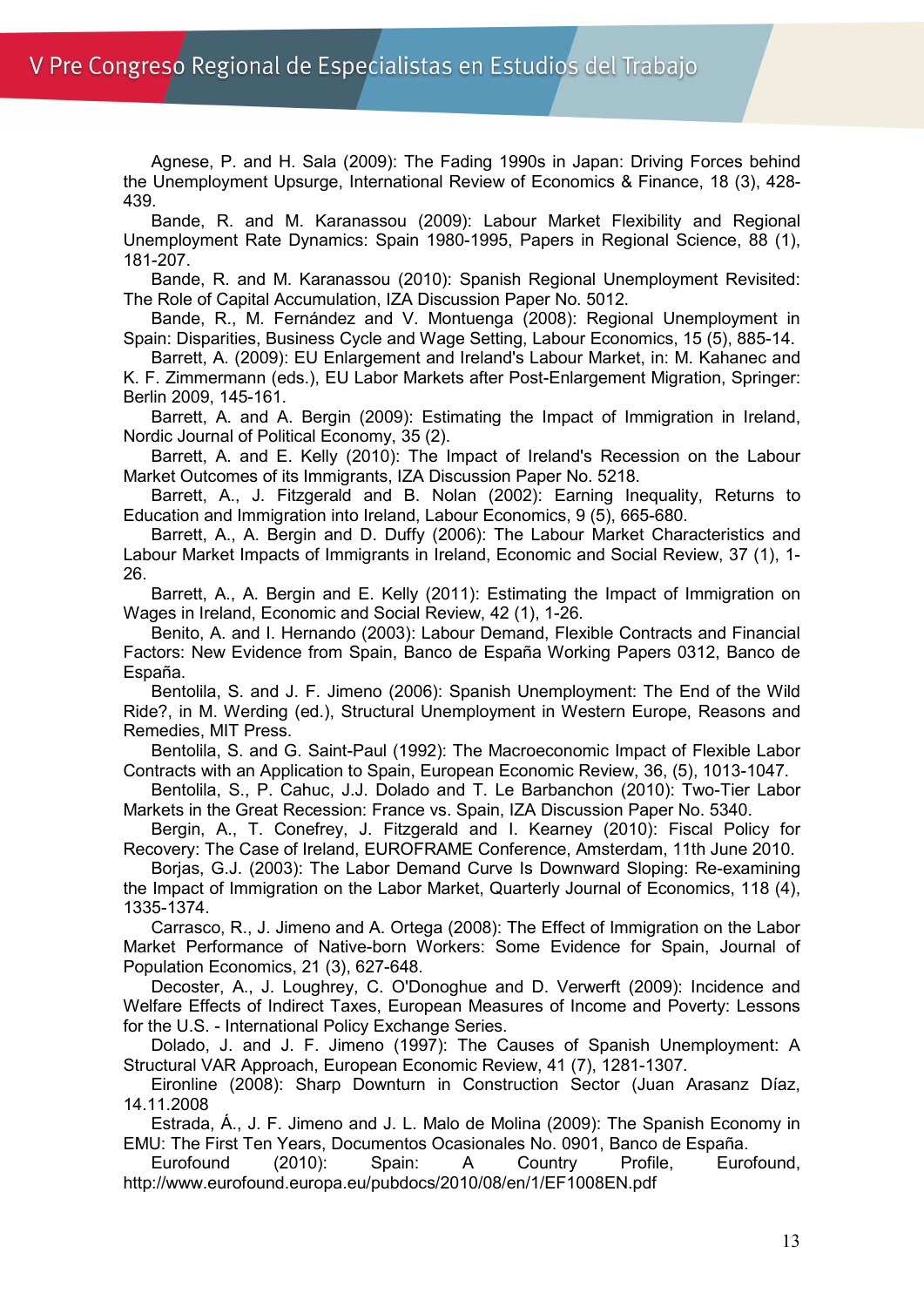Eurostat (2011): Impact of the economic crisis on unemployment, Statistics Explained (2011/5/4)

http://epp.eurostat.ec.europa.eu/statistics\_explained/index.php/Impact\_of\_the\_economic \_crisis\_on\_unemployment

Fitzgerald, J. and J. Hore (2002): Wage Determination in Economies in Transition: Ireland, Spain and Portugal, ESRI Working Paper No. 147.

Garriga, C. (2010): The Role of Construction in the Housing Boom and Bust in Spain, FEDEA Working Papers, 2010-09.

González, L. and F. Ortega (2011): How Do very Open Economies Adjust to Large Immigration Flows? Evidence from Spanish Regions, Labour Economics, 18 (1), 57-70.

Görg, H., M. Henry, E. Strobl and F. Walsh (2009): Multinational Companies, Backward Linkages, and Labour Demand Elasticities, Canadian Journal of Economics, 42 (1), 332-348.

Grubb, D., S. Singh and P. Tergeist (2009): Activation Policies in Ireland, OECD Social, Employment and Migration Working Papers No. 75, OECD Publishing.

Karanassou, M. and H. Sala (2009): The Rise and Fall of Spanish Unemployment: A Chain Reaction Theory Perspective, published in: Philip Arestis and Malcolm Sawyer (eds.), International Papers in Political Economy, Palgrave-Macmillan.

Karanassou, M. and H. Sala (2010): The Wage-Productivity Gap Revisited: Is the Labour Share Neutral to Employment?, IZA Discussion Paper No. 5092.

Karanassou, M., H. Sala and P.F. Salvador (2008): Capital Accumulation and Unemployment: New Insights on the Nordic Experience, Cambridge Journal of Economics, 32 (6), 977-1001.

Karanassou, M. and D.J. Snower (1996): Explaining Disparities in Unemployment Dynamics, in Baldassari, M., L. Paganetto and E. Phelps (eds.), The 1990's Slump: Causes and Cures, Macmillan Press, London.

Leschke, J. and A. Watt (2010): How Do Institutions Affect the Labour Market Adjustment to the Economic Crisis in Different EU Countries?, ETUI Working Paper 2010.04, Brussels.

OECD (2006, 2009), OECD Economic Surveys: Ireland, OECD, Paris.

OECD (2007, 2008, 2010), OECD Economic Surveys: Spain, OECD, Paris.

OECD (2009), OECD International Migration Outlook 2009, OECD, Paris.

OECD Economic Outlook No. 89 (25 May 2011).

OECD (2010): Employment Protection Legislation: Strictness of Eemployment Protection Legislation: Overall, OECD Employment and Labour Market Statistics (database). doi: 10.1787/data-00317-en

Palma, M.L. and J.L Martín (2010): Globalization And Migration Flows. Some Effects Of Immigration On The Spanish Labour Market in the Last Decade, Analele Stiintifice ale Universitatii "Alexandru Ioan Cuza" din Iasi - Stiinte Economice, 2010SE, 273-290.

Pesaran, M.H. (1997): The Role of Economic Theory in Modelling the Long-run, The Economic Journal, 107 (440), 178-191.

Pesaran, M.H. and Y. Shin (1999): An Autoregressive Distributed-lag Modelling Approach to Cointegration Analysis, 371-413, in Strom, S. (ed), Econometrics and Economic Theory in the Twentieth Century: The Ragnar Frisch Centennial Symposium, Cambridge University Press, Cambridge.

Pesaran, M.H., Y. Shin and R.J. Smith (2001): Bounds Testing Approaches to the Analysis of Level Relationships, Journal of Applied Econometrics, 16 (3), 289-326.

Pehkonen, J., H. Sala and P.F.Salvador (2011): The Nordic Experience Revisited: Labour Market Booms and Slumps since the 1990s in Finland and Sweden, Journal of Economic Studies, 38 (1), 52-65.

Sexton J. J. (2002): Interpreting Recent Developments in the Economy and Labour Market, ESRI Quarterly Economic Commentary: Special Articles, 2002 (1-Spring), 1-13.